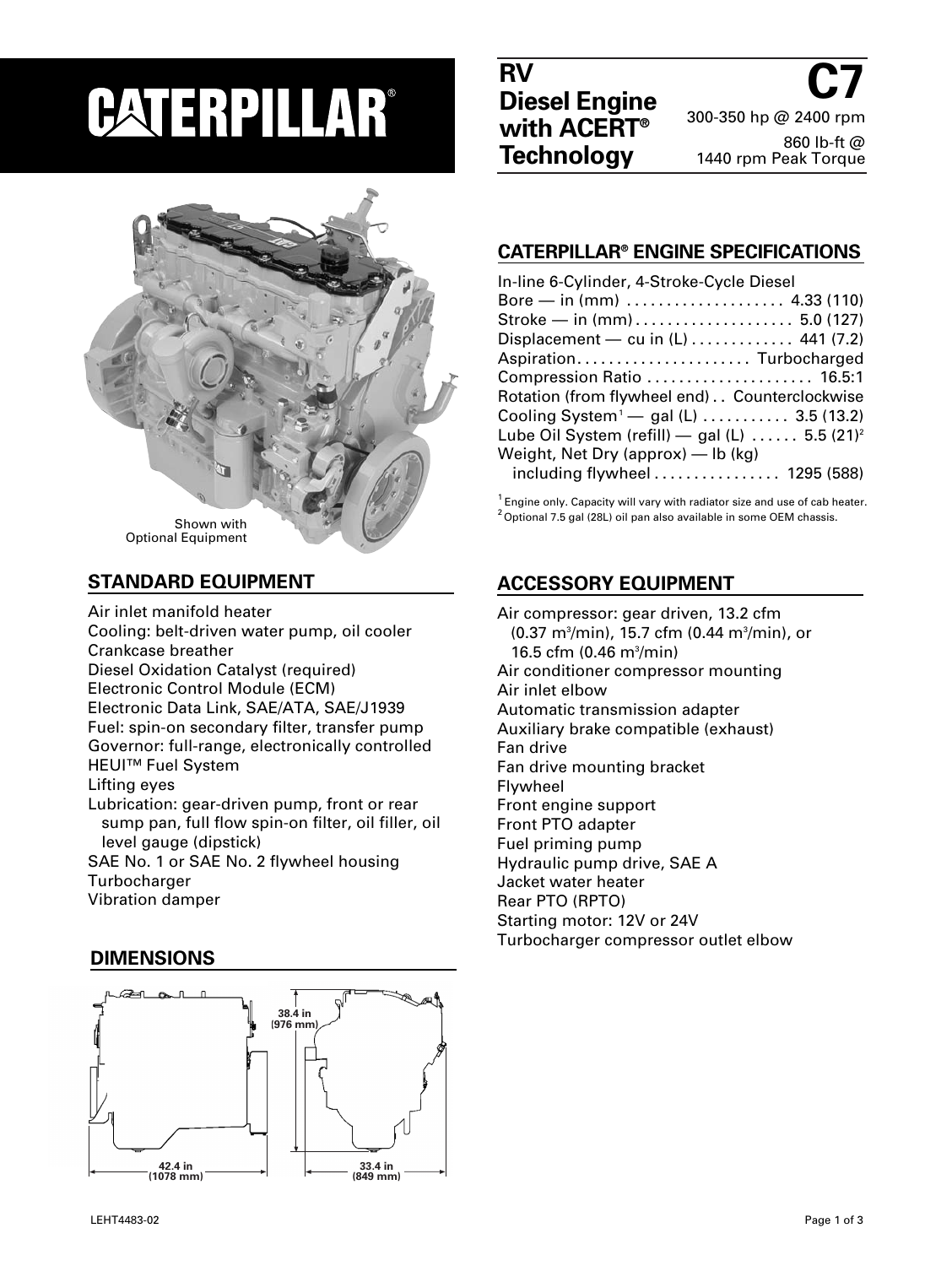# **CATERPILLAR®**

# **PERFORMANCE CURVES**





### **PERFORMANCE DATA**

| Operating Range (rpm)  1440-2400      |  |
|---------------------------------------|--|
| Governed Speed - rpm 2400             |  |
| Advertised hp (kW)  300 (224)         |  |
| Max hp @ 1600 rpm (kW)  300 (224)     |  |
|                                       |  |
| Peak Torque — Ib-ft (N·m)  860 (1166) |  |
|                                       |  |
|                                       |  |

### **PERFORMANCE CURVES**



#### **PERFORMANCE DATA**

| Operating Range (rpm) $\dots\dots\dots\dots$ 1440-2400                   |             |
|--------------------------------------------------------------------------|-------------|
| Governed Speed – rpm 2400                                                |             |
| Advertised hp (kW)  350 (261)                                            |             |
| Max hp (kW) $\ldots \ldots \ldots \ldots \ldots \ldots \ldots$ 350 (261) |             |
| Peak Torque — Ib-ft (N·m)860 (1166)                                      |             |
|                                                                          |             |
|                                                                          |             |
| Altitude Capability $-$ ft (m) 10,000 (3048)                             |             |
|                                                                          | Page 2 of 3 |
|                                                                          |             |

| Operating Range (rpm)  1440-2400                                         |  |
|--------------------------------------------------------------------------|--|
| Governed Speed - rpm 2400                                                |  |
| Advertised hp (kW)  330 (246)                                            |  |
| Max hp (kW) $\ldots \ldots \ldots \ldots \ldots \ldots \ldots$ 330 (246) |  |
|                                                                          |  |
| Peak Torque — Ib-ft (N·m)860 (1166)                                      |  |
|                                                                          |  |
| Torque rise (%) 19                                                       |  |